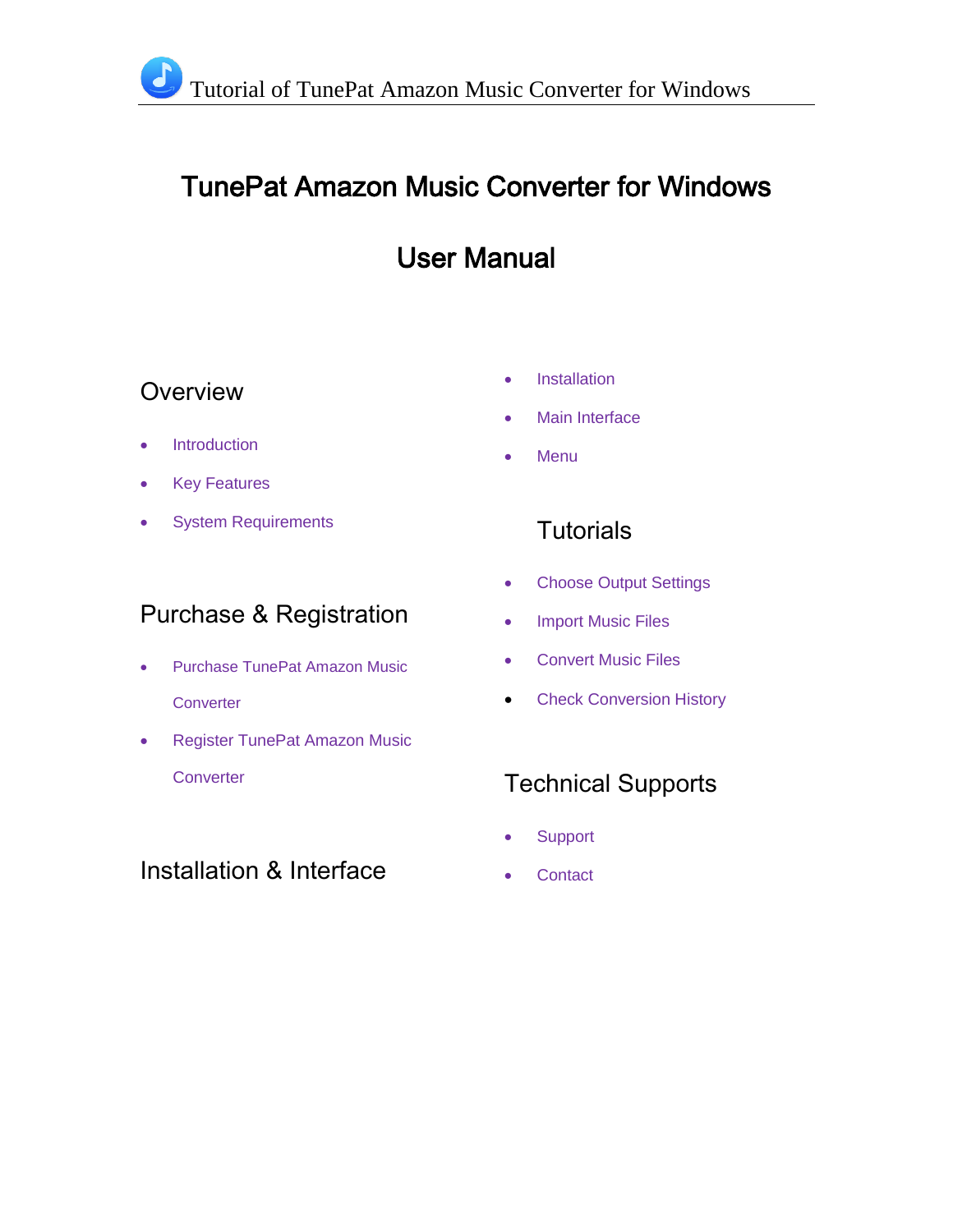### **Overview**

- Introduction
- Key Features
- System Requirements

#### Introduction

Thanks for using TunePat Amazon Music Converter for Windows!

[TunePat Amazon Music Converter for Windows](https://tunepat.com/amazon-music-converter.html) is a powerful audio converter designed for recording and converting Amazon songs, albums, playlists and podcasts to various format like MP3, AAC, WAV, AIFF, FLAC and ALAC. What more important is that it can convert music at 10X conversion speed as well as lossless sound quality kept. What's more, it keeps the ID3 tags information (track title, album title, artist name, date, track number) after conversion, and allows users to customize the name of the output files. With these excellent functions, you are able to enjoy Amazon music offline anywhere anytime.

#### Key Features

- Download music from Amazon Prime Music & Amazon Music Unlimited.
- Convert Amazon songs, albums, playlists and podcasts to MP3, AAC, WAV, AIFF, FLAC or ALAC.
- Support 10X faster conversion speed with lossless audio quality.
- Keep ID3 tags after conversion.
- No need to install the Amazon Music app.

#### System Requirements

- Windows 7, 8, 10, 11 (32 bits or 64bits);
- 1GHz processor or above;
- 512 megabytes (MB) or higher of RAM;
- 1GB of available hard-disk space or higher;
- 1024\*768 resolution display or higher Monitor.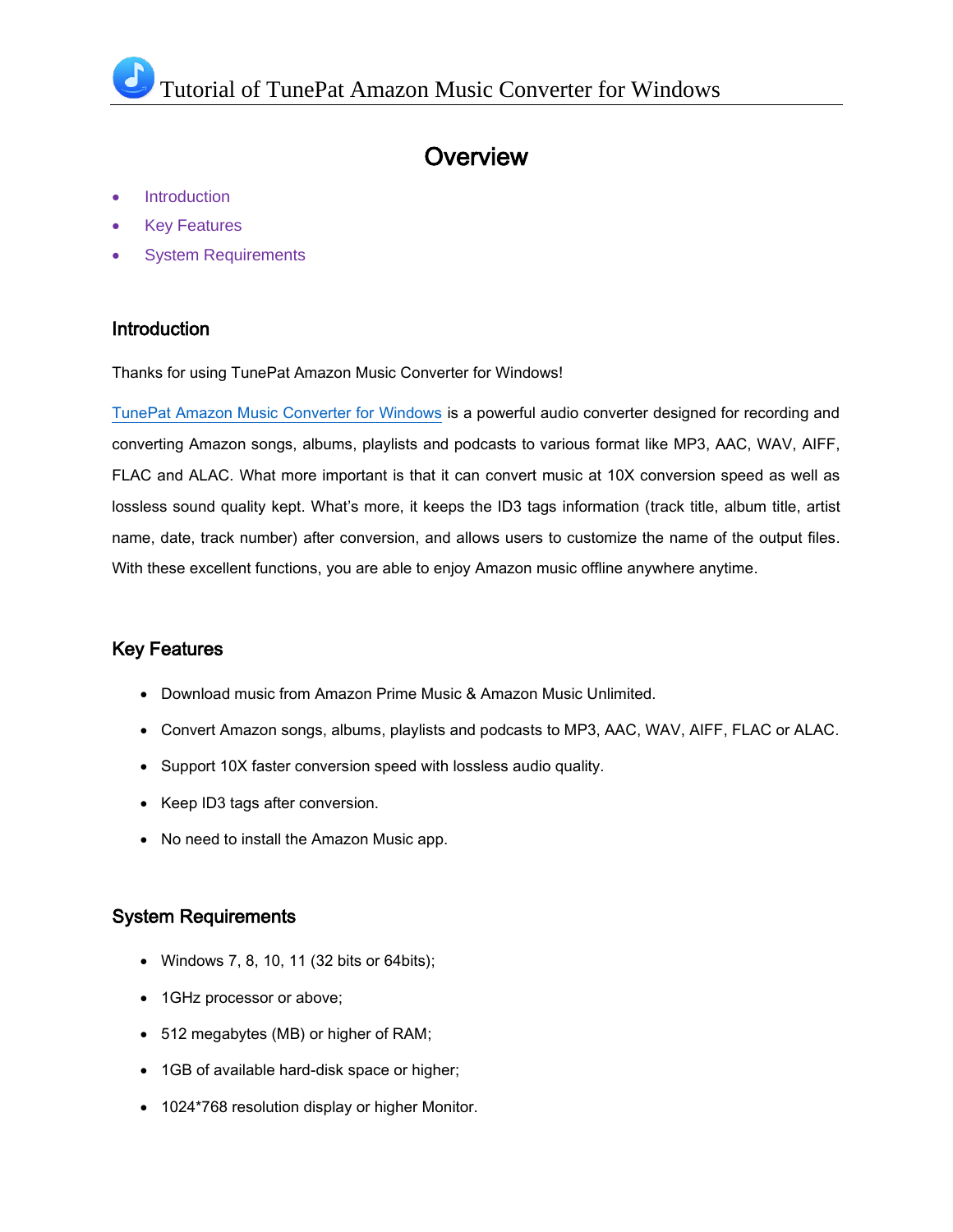## Purchase & Registration

- Purchase TunePat Amazon Music Converter
- Register TunePat Amazon Music Converter

#### Purchase TunePat Amazon Music Converter for Windows

Tips: To buy a license key for TunePat Amazon Music Converter for Windows, click [here.](https://www.tunepat.com/amazon-music-converter/buynow.html)

#### 1. Why should I buy TunePat Amazon Music Converter for Windows?

The free trial version of TunePat Amazon Music Converter enables us to convert the first three minutes of each song and convert 3 music files at a time. After you purchase this product, you will receive your Registration key to unlock the trial version limitations.

#### 2. What Benefits do we have after Registration?

- Unlimited use without any function restrictions.
- FREE upgrades to the latest versions of the same product.
- FREE technical support.

#### Register TunePat Amazon Music Converter for Windows

Step1: Run TunePat Amazon Music Converter on Windows PC and sign in with your Amazon Music account, then directly click Menu button  $\equiv$  and "Register" to open the registration window as below.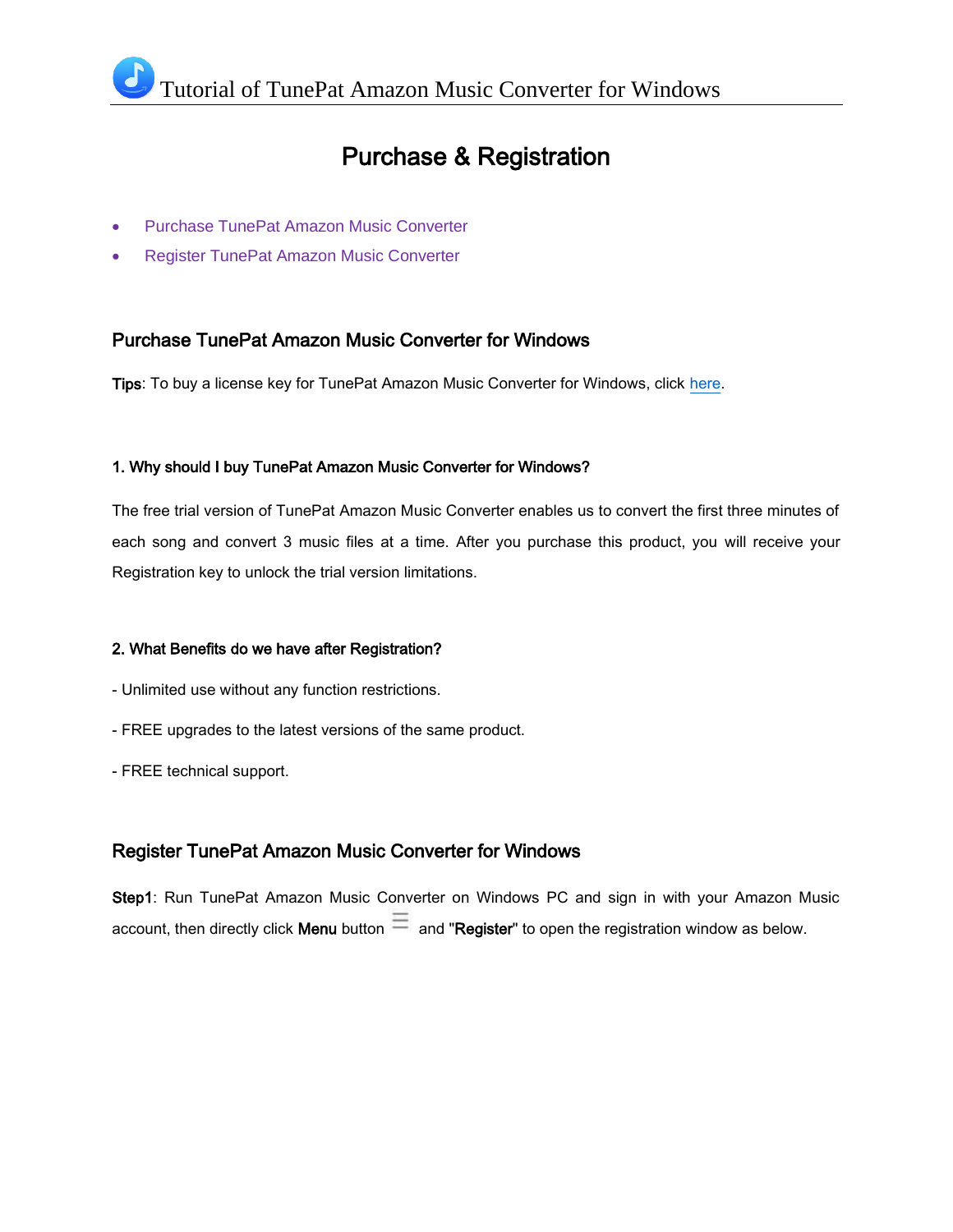# Tutorial of TunePat Amazon Music Converter for Windows

| TunePat Amazon Music Converter                                                 |                                    |                                                  |                   |         | 63<br>$\sqrt{L}$<br>Ξ | $\times$        |
|--------------------------------------------------------------------------------|------------------------------------|--------------------------------------------------|-------------------|---------|-----------------------|-----------------|
| $\mathcal{C}$<br>⋒<br>$\Omega$                                                 | https://music.amazon.com/playlists |                                                  |                   | ÷       | Online Help           |                 |
| amazon music                                                                   | $\circledcirc$<br>A<br>⋒           |                                                  | Search            | 燗       | Contact us            | 尊               |
|                                                                                |                                    |                                                  |                   | Έ       | Purchase              |                 |
|                                                                                |                                    |                                                  |                   | L.<br>舂 | Register<br>Settings  | <b>P</b> Filter |
|                                                                                |                                    | <b>TunePat Amazon Music Converter</b>            |                   | 囚       | Languages             |                 |
| <b>PLAYLIS</b>                                                                 |                                    |                                                  |                   | B       | Open log file         |                 |
|                                                                                |                                    |                                                  |                   | ⊜       | Feedback              |                 |
|                                                                                |                                    | Please enter your new license, or buy a new one. |                   | c       | Check for updates     |                 |
| <b>Newly Released Play</b>                                                     |                                    |                                                  |                   | Ħ       | Appearance            | <b>SEE ALL</b>  |
| amazon musi                                                                    | E-Mail:                            | ×                                                |                   | $\odot$ | About                 |                 |
|                                                                                | Code:                              | $\mathcal{E}$                                    | Confirm           | Cancel  | <b>FEELING</b>        |                 |
| <b>COUNTRY HEAT</b>                                                            |                                    |                                                  |                   |         |                       |                 |
| <b>Country Heat</b>                                                            | <b>All Hits</b>                    | <b>Pop Culture</b>                               | <b>Viral Hits</b> |         | <b>Feeling Happy</b>  | Fresh (         |
| <b>DESAPARECIDA: Alicia Navarro</b><br>Û<br>Crime Junkie<br><b>COMP JUNIOR</b> |                                    | К<br>Ð                                           | N<br>☞            |         |                       | CD)             |

Step2: Copy and paste the registration Email and Code you received into the registration pop-up window, then click "Confirm" button.

Step3: Once finished the Registration process, the limitations of the trial version will be removed.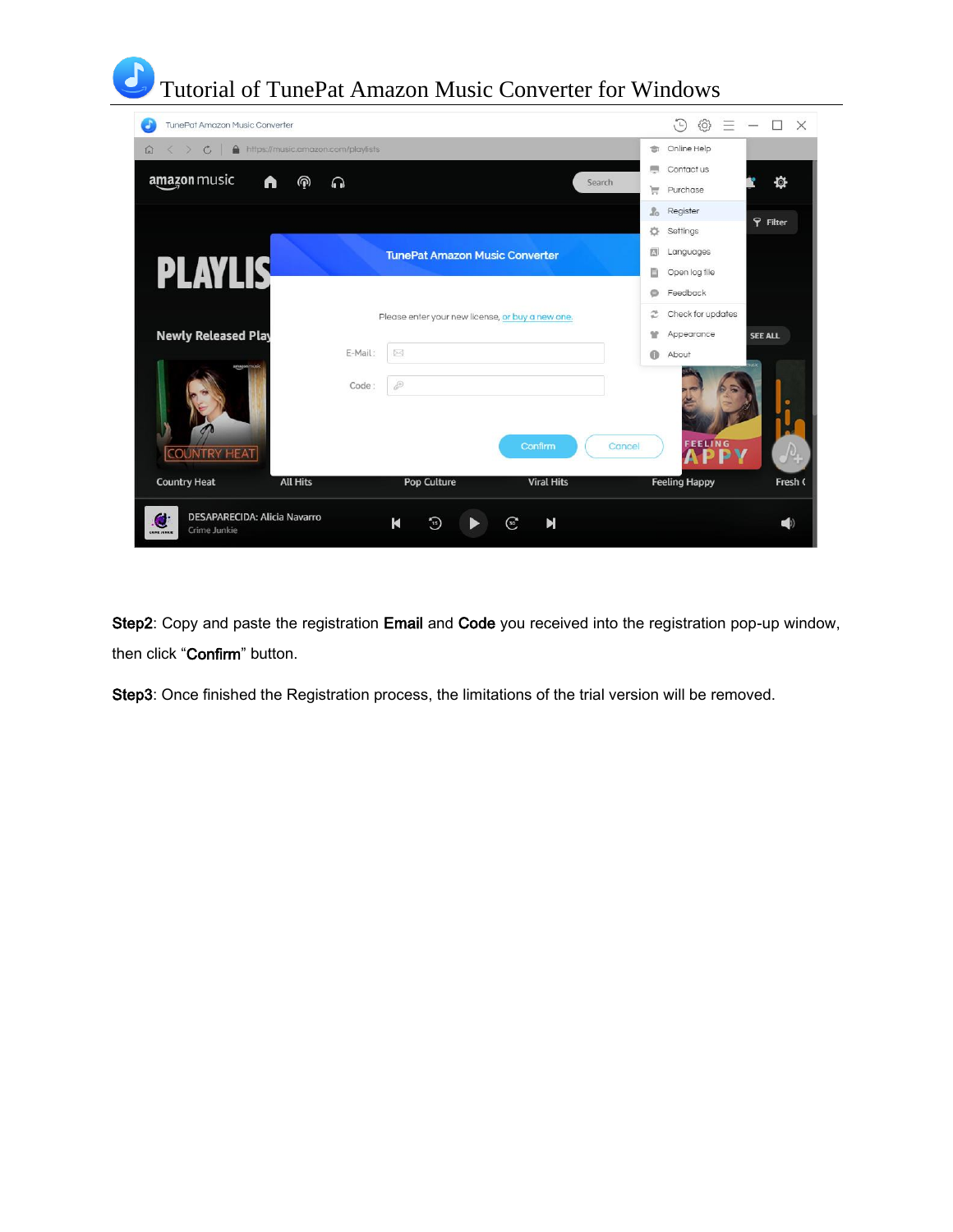#### Tips:

1. Make sure your computer is well-connected with the Internet.

2. We suggest you should just copy & paste the Registration information into the pop-up dialog.

3. Make sure both Registration Email and Registration key are provided by our company after purchasing. If you have not paid, please click "Buy Now" to get a license.

4. Please make sure Registration Email and Registration key you entered are both complete and correct, otherwise an error message will pop up as below:

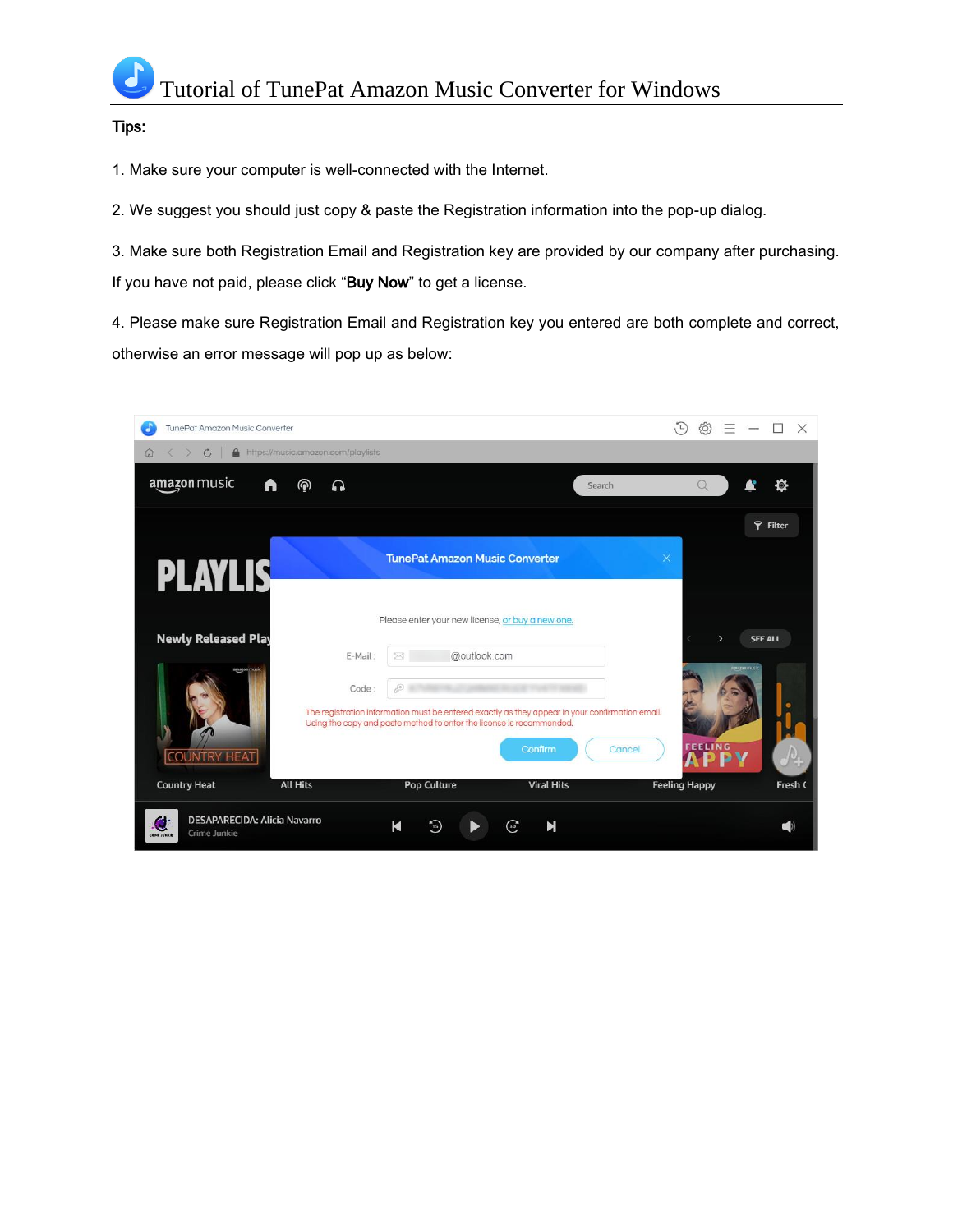## Installation & Interface

- **Installation**
- Main Interface
- **Menu**

#### Installation

To install this product, please refer to the following steps:

- 1. Download the latest version of TunePat Amazon Music Converter through [Download Center.](https://www.tunepat.com/download.html)
- 2. Double click the tunepat-amazon-music-converter.exe file to accomplish a "single-click install".
- 3. After installing, you can double-click TunePat icon to launch the program.

#### Main Interface

After launching TunePat Amazon Music Converter for Windows, and signing in with your Amazon Music Unlimited account, you will see the main interface like this:

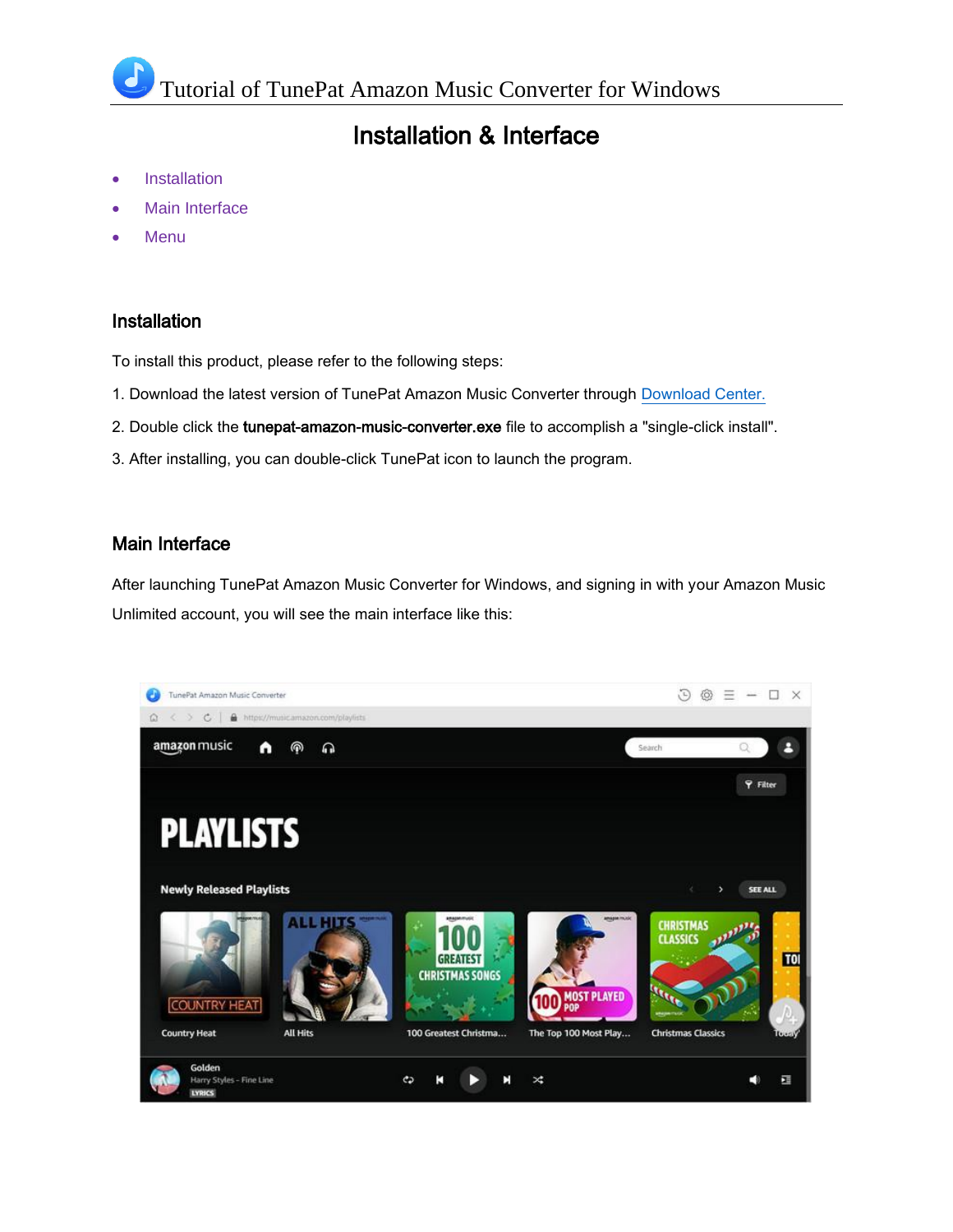

#### Menu

When clicking the Menu button  $\equiv$  on the upper right corner of the interface, you will see the menu list as the following picture. Here you can choose the language you want to use, check for update when a new version is available, and open online-help page of TunePat Amazon Music Converter, and etc.

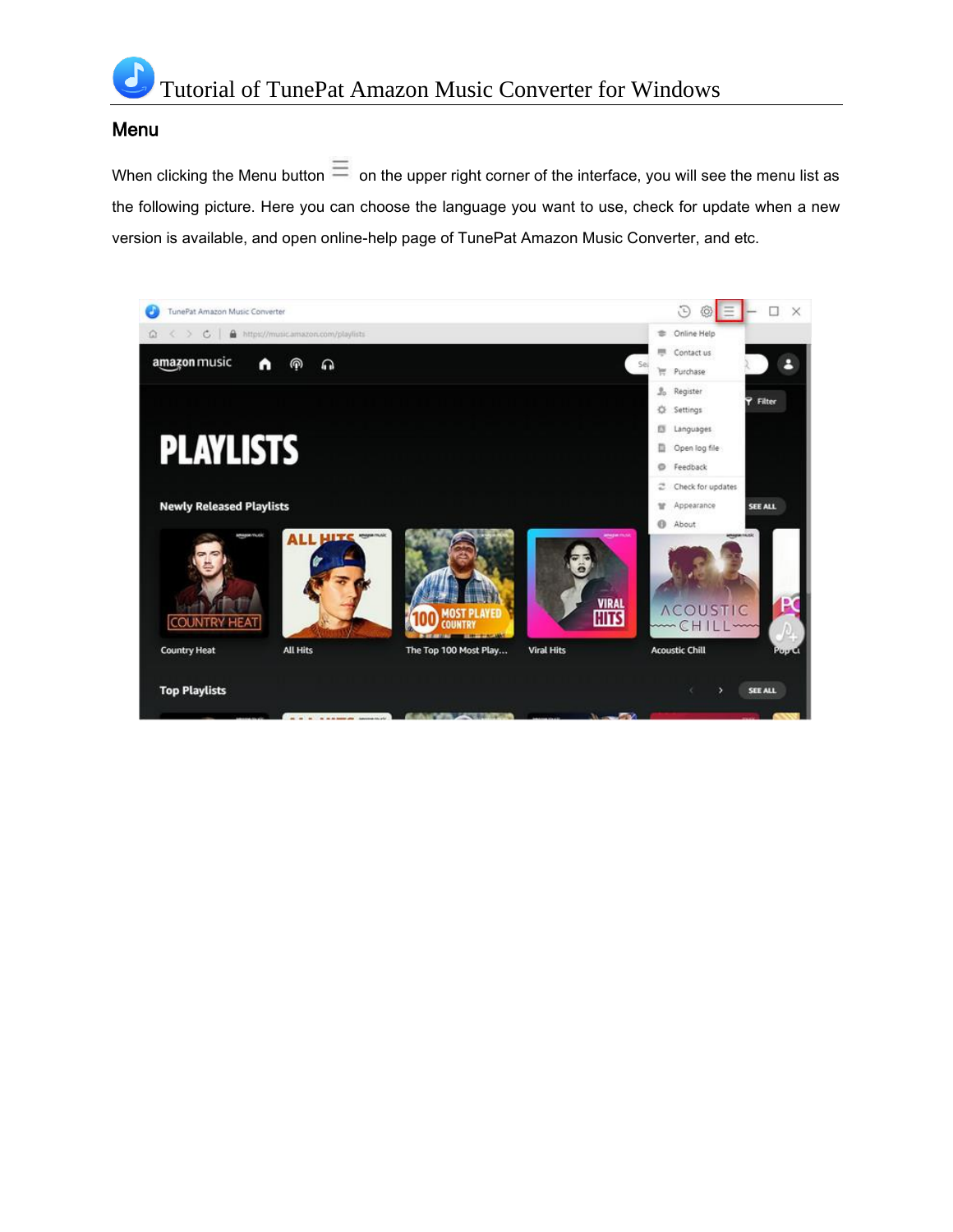## **Tutorials**

- Choose Output Settings
- Import Music Files
- Convert Music Files
- Check Conversion History

#### Choose Output Settings

Click Setting button  $\bigcirc$  on the upper right corner. Here you can choose the output format (MP3/AAC/WAV/FLAC/AIFF/ALAC), bit rate, sample rate, output quality, output path and etc.

| TunePat Amazon Music Converter            |                                     |                                                        |                                          | G<br>₩                        | $=$<br>$\frac{1}{2}$            | $\times$<br>u |
|-------------------------------------------|-------------------------------------|--------------------------------------------------------|------------------------------------------|-------------------------------|---------------------------------|---------------|
| $\mathfrak{C}$<br>A<br>$\Omega$<br>∢<br>× | https://music.amazon.com/playlists? |                                                        |                                          |                               |                                 |               |
| amazon musiq                              | త<br>Settings                       |                                                        |                                          | $\times$                      |                                 | o             |
|                                           | Output Format:                      | MP3<br>×.                                              |                                          |                               | <b>P</b> Filter                 |               |
|                                           | <b>Bit Rate:</b>                    | 320 kbps                                               |                                          |                               |                                 |               |
| PLAY                                      | Sample Rate:                        | 48 kHz<br>$\sim$                                       |                                          |                               |                                 |               |
| <b>Newly Release</b>                      | Output Folder:                      | C:\Users\/                                             | Documents\TunePat Amazon Music Converter | $\mathcal{L}$ ( $\mathcal{L}$ | <b>SEE ALL</b>                  |               |
| <b>ABADEMINIST</b>                        | Output File Name:                   | Playlist Index $\times$ Title $\times$ Artist $\times$ |                                          | $+$                           | para n                          |               |
|                                           | Output Organized:                   | $\vee$ 0<br>None.                                      |                                          |                               |                                 |               |
| <b>REDISCO</b><br><b>PENTATONIX CHRIS</b> | Website (Country/Region):           | United States<br>Choose                                |                                          |                               | dХ                              |               |
| <b>REDISCOVER Pentat</b>                  | <b>CALLER AND</b>                   | country near                                           | сливиная пидпонията.                     | <b>INIGERY AVILY</b>          |                                 | Viral H       |
| <b>Top Playlists</b>                      |                                     |                                                        |                                          |                               | <b>SEE ALL</b><br>$\rightarrow$ |               |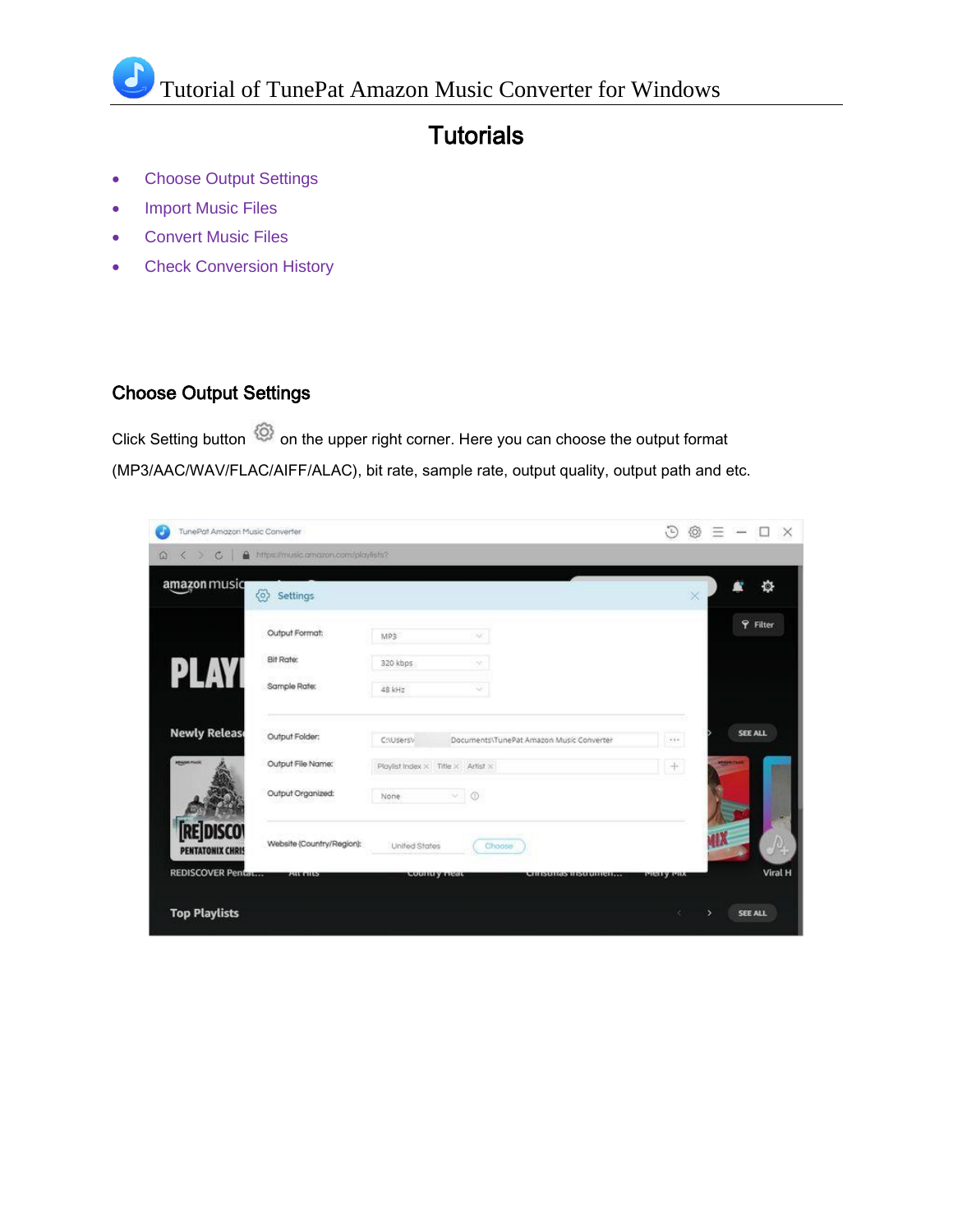#### Import Music Files

Open one of playlists, artists, albums or podcasts, click Add to list button  $[0, 0]$  on the bottom right of the interface and then select the songs that you'd like to convert.

If you wish to convert multiple songs, playlists or albums at the same time, choose Save to list button and these selected songs will be added into the Convert list. Or you can directly click on the Convert Now button to start the process.

|    | TunePat Amazon Music Converter | A https://music.amazon.com/playtists/800JEQPLIC<br>$\mathcal{C}$ |               |                                    |                                   |
|----|--------------------------------|------------------------------------------------------------------|---------------|------------------------------------|-----------------------------------|
|    | Ø                              | Select tracks to convert                                         |               | Search                             | Q) X                              |
| am | o                              | Hide Converted                                                   |               |                                    | 30 songs in the list, 5 selected. |
|    | 日                              | Title =                                                          | Artist =      | Album =                            | Duration =                        |
|    | ▣                              | Deck The Halls (Remastered)                                      | Nat King Cole | Classic Christmas Favorites        | 01:10                             |
|    | ☑                              | Rockin' Around The Christmas Tree (Single Version)               | Brenda Lee    | Rockin' Around The Christmas Tre   | 02:06                             |
|    | $\omega^*$                     | Sleigh Ride                                                      | The Ronettes  | A Christmas Gift For You From Phil | 03:05                             |
|    | $\overline{\psi'}$             | Jingle Bell Rock                                                 | Bobby Helms   | Christmas Number 1's               | 02:10                             |
|    | $\varphi^t$                    | Christmas (Baby Please Come Home)                                | Darlene Love  | A Christmas Gift For You From Phil | 02:50                             |
|    | $\triangledown$                | Let it Snowt Let it Snowt Let it Snowt                           | Dean Martin   | The Dean Martin Christmas Album    | 01:57                             |
|    | ◫                              | Have Yourself A Merry Little Christmas (Remastered               | Bing Crosby   | Bing Crosby - Christmas Classics   | 02:50                             |
|    | α                              | Rudolph the Red-Nosed Reindeer                                   | Gene Autry    | Rudolph The Red Nosed Reindeer     | 03:10                             |
|    |                                | It's the Most Wonderful Time of the Year                         | Andy Williams | The Andy Williams Christmas Alb    | 02:32                             |
|    |                                | Save to list                                                     |               | <b>Convert Now</b>                 | Cancel                            |

#### Convert Music Files

You can find all songs that waiting to be converted by tapping this Convert list button. Enter the pop-up and click on the Convert button to get the songs downloaded. If needed, you can choose the Delete All button to empty the list.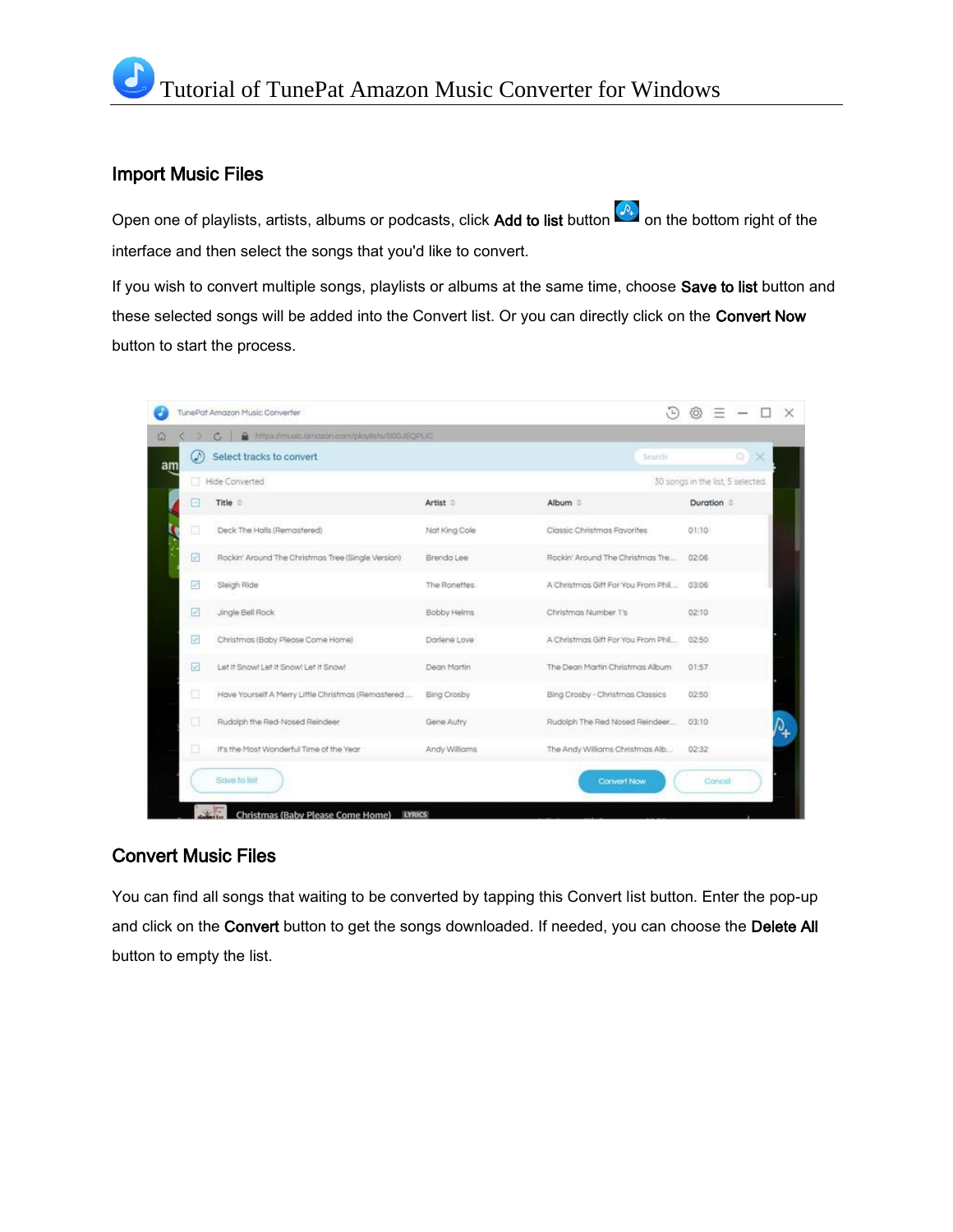## Tutorial of TunePat Amazon Music Converter for Windows

| https://music.amazon.com/albums/B091BHTFTZ<br>$\mathbb{C}$                           |                |                            |          |                       |   |
|--------------------------------------------------------------------------------------|----------------|----------------------------|----------|-----------------------|---|
| ⊛<br>Start to convert                                                                |                |                            |          |                       | × |
|                                                                                      |                |                            |          | 10 songs in the list. |   |
| Title                                                                                | Artist         | Album                      |          | Duration              |   |
| Sleigh Ride                                                                          | The Ronettes   | A Christmas Gift For You F |          | 03:06                 |   |
| Rockin' Around The Christmas Tree (Single Version)                                   | Brenda Lee     | Rockin' Around The Christ  |          | 02:06                 |   |
| Jingle Bell Rock                                                                     | Bobby Helms    | Christmas Number 1's       |          | 02:10                 |   |
| Christmas (Baby Please Come Home)                                                    | Darlene Love   | A Christmas Gift For You F |          | 02:50                 |   |
| Let it Snowl Let it Snowl Let it Snowl                                               | Dean Martin    | The Dean Martin Christm    |          | 01:57                 |   |
| drivers license                                                                      | Olivia Rodrigo | <b>SOUR</b>                |          | 04:02                 |   |
| 1 step forward, 3 steps back                                                         | Olivia Rodrigo | <b>SOUR</b>                |          | 02:43                 |   |
|                                                                                      |                |                            |          |                       |   |
|                                                                                      |                |                            |          |                       |   |
| <b>B</b> Delete All<br><b>LYRICS</b><br>TunePat Amazon Music Converter               |                | Convert                    |          | Cancel                |   |
| C       https://music.amazon.com/albums/B091BHTFTZ<br>TunePat Amazon Music Converter |                |                            |          |                       |   |
| Converting progress:                                                                 |                |                            |          | 7096 (7/10)           |   |
| Title                                                                                | Artist         | Album                      | Duration |                       |   |
| Christmas (Baby Please Come Home)                                                    | Darlene Love   | A Christmas Gift For Yo    | 02:50    |                       |   |
| Let it Snow! Let it Snow! Let it Snow!                                               | Dean Martin    | The Dean Martin Christ     | 01:58    |                       |   |
| drivers license                                                                      | Olivia Rodrigo | SOUR                       | 04:02    |                       |   |
| 1 step forward, 3 steps back                                                         | Clivia Rodrigo | SOUR                       | 02:44    |                       |   |
| deja vu                                                                              | Olivia Rodrigo | SOUR                       | 03:35    | $0\%$                 |   |
| good 4 u                                                                             | Olivia Rodrigo | SQUR                       | 02:58    |                       |   |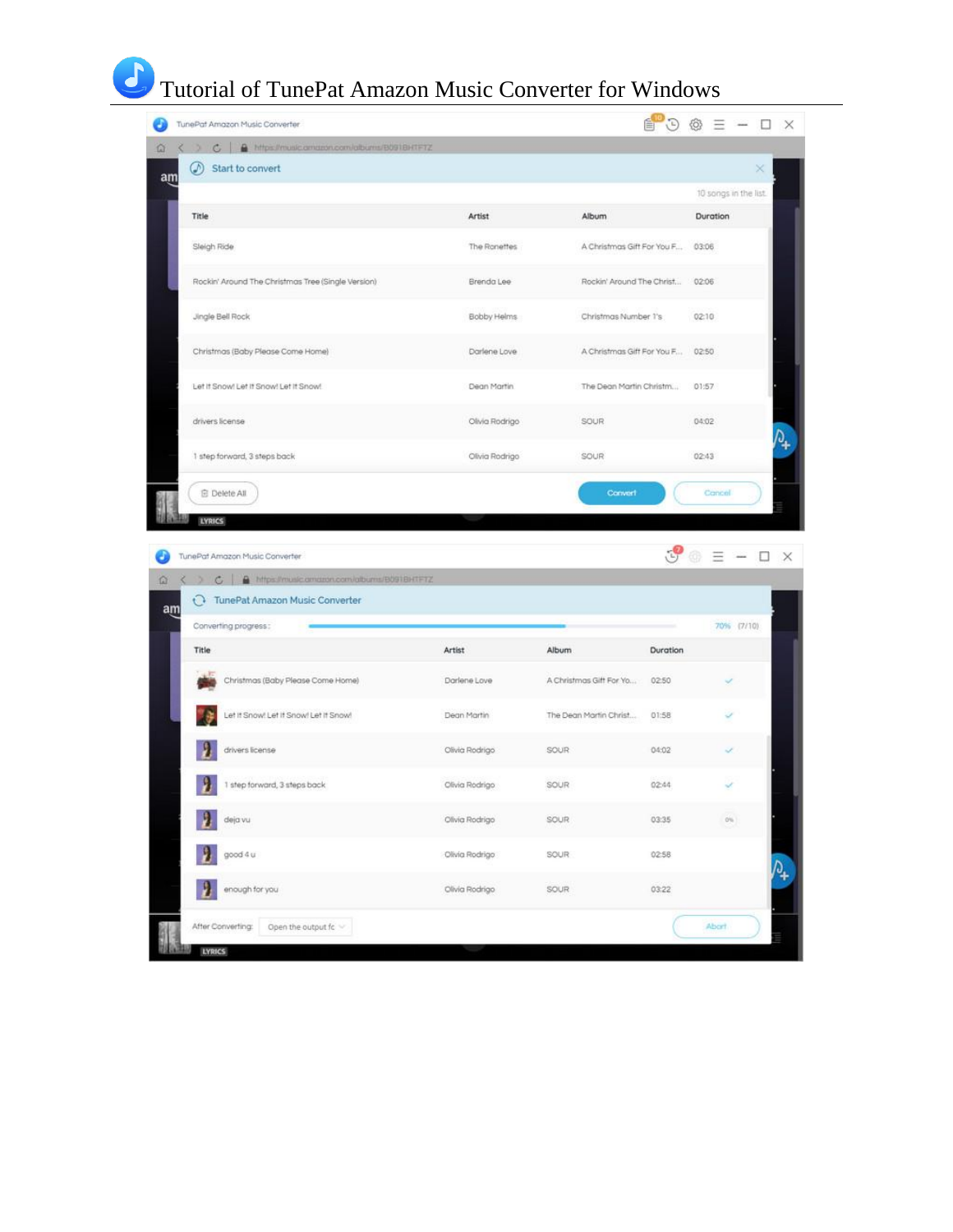#### Check Conversion History

Once the conversion is done, you can find the downloaded Amazon Music by clicking  $\ddot{\odot}$  on the upper right corner or directly going to the output folder you customized in previous step.